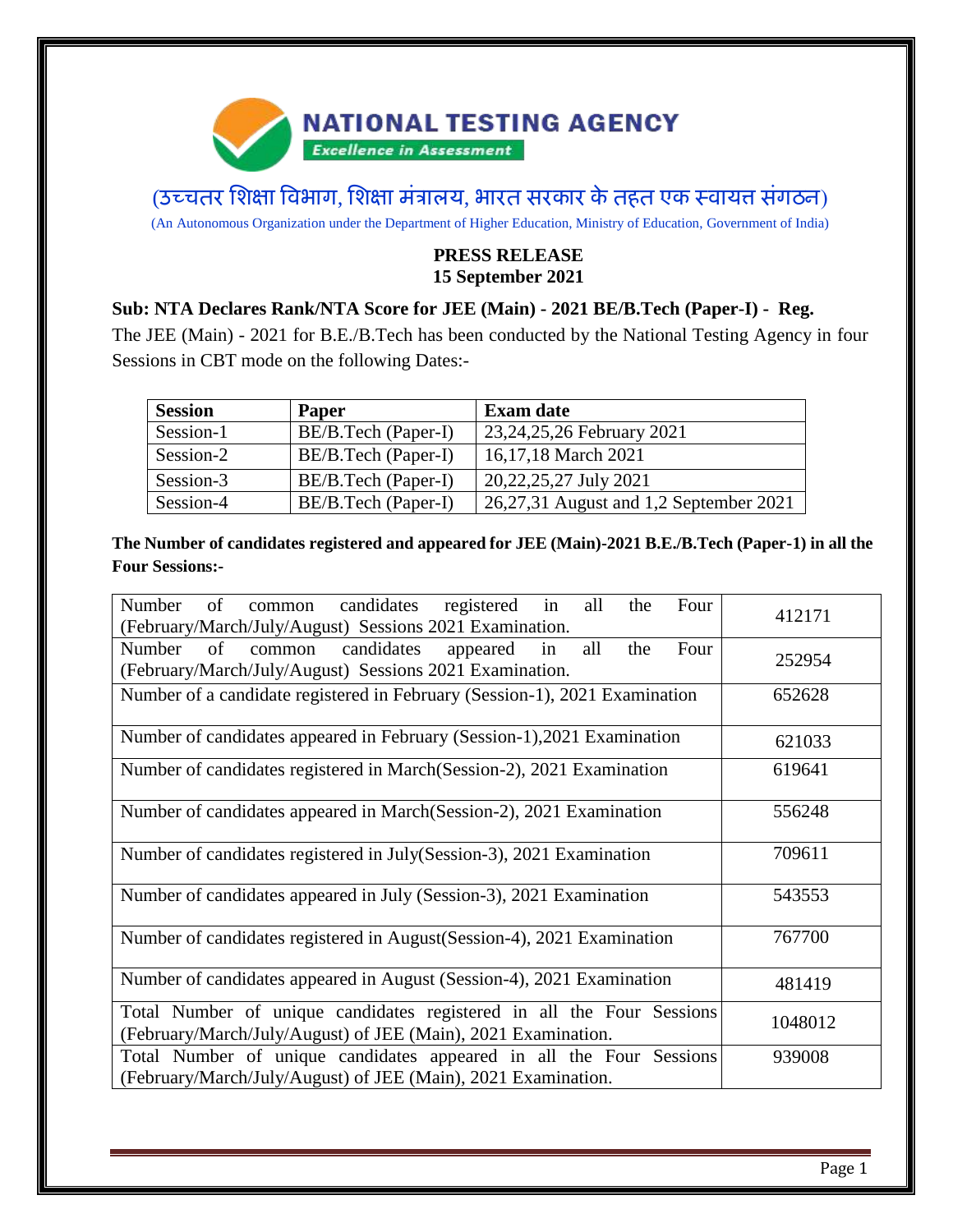#### **Gender/Category wise distribution of candidates Registered in all the Four Sessions:-**

| <b>GENDER</b> | <b>GENERAL</b> | <b>GEN-EWS</b> | <b>OBC-NCL</b> | <b>SC</b> | <b>ST</b> | <b>PWD</b> | <b>TOTAL</b> |
|---------------|----------------|----------------|----------------|-----------|-----------|------------|--------------|
| FEMALE        | 140970         | 23709          | 114395         | 28248     | 11377     | 563        | 319262       |
| MALE          | 307627         | 60662          | 258651         | 71631     | 27801     | 2373       | 728745       |
| TRANSGENDER   | 2              | 0              |                | 0         |           | 0          |              |
| <b>TOTAL</b>  | 448599         | 84371          | 373048         | 99879     | 39179     | 2936       | 1048012      |

#### **Gender/Category wise distribution of candidates appeared in all the Four Sessions:-**

| <b>GENDER</b> | <b>GENERAL</b> | <b>GEN-EWS</b> | <b>OBC-NCL</b> | <b>SC</b> | SΤ    | <b>PWD</b> | <b>TOTAL</b> |
|---------------|----------------|----------------|----------------|-----------|-------|------------|--------------|
| <b>FFMALE</b> | 124144         | 22640          | 99524          | 23988     | 9281  | 490        | 280067       |
| MALE          | 277567         | 58417          | 234631         | 62365     | 23784 | 2175       | 658939       |
| TRANSGENDER   |                |                |                |           |       |            |              |
| <b>TOTAL</b>  | 401712         | 81057          | 334156         | 86353     | 33065 | 2665       | 939008       |

For those candidates who appeared in more than one Sessions of the Examination, the best NTA score has been accounted for.

The Examination was conducted in 925 Centers in 334 Cities including outside India and was monitored in the following ways:-

- Central Control Room was opened to monitor and facilitate the smooth conduct of the Examination on the ground. 2 National Coordinators, 6 Regional Coordinators, 287 City Coordinators, and approx. 800 Observers were positioned.
- Live CCTV Surveillance has been planned in all examination centres to curb malpractices in the examination. The NTA also made arrangements for live viewing of any remote locations and recording CCTVs Systems of all examination centres from the Control Room located in the NTA premises of New Delhi.
- The examination centres were also monitored using AI-based Video Analytics and virtual observers.
- In order to stop cheating using mobile networks, Jammers were installed in all the Centres.
- Candidates were given an opportunity for all Sessions to see their responses to the Question Papers and to challenge the Answer Keys. The Final Answer Keys of Paper-I have also been displayed for all sessions on JEE (Main) **website: jeemain.nta.nic.in**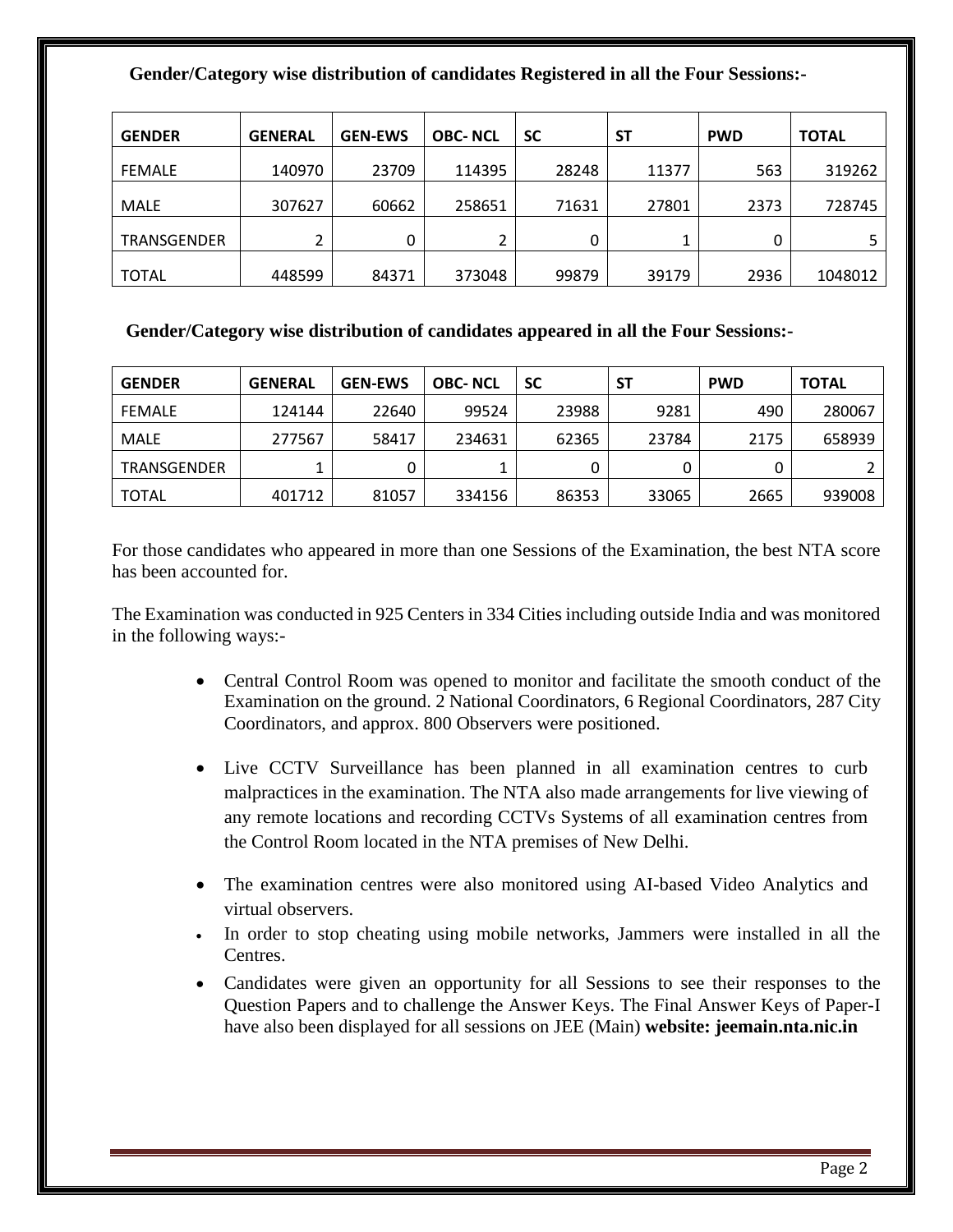The Category-wise Cut-off of NTA Score for JEE (Advanced) - 2021 based on B.E./B.Tech(Paper-I) will be as follows:

| <b>CATEGORY</b> | MIN PS TOT | <b>MAX PS TOT</b> |
|-----------------|------------|-------------------|
| <b>EWS</b>      | 66.2214845 | 87.8950071        |
| <b>OBC-NCL</b>  | 68.0234447 | 87.8950071        |
| SC              | 46.8825338 | 87.8950071        |
| <b>ST</b>       | 34.6728999 | 87.8474721        |
| UR              | 87.8992241 | 100.0000000       |
| UR-PH           | 0.0096375  | 87.8273359        |

The following 44 Candidates have received a 100 NTA Score in JEE (Main) - 2021 Examination in B.E./B.Tech. (Paper- 1)

| <b>S.No.</b>   | <b>Application No</b> | <b>Candidate Name</b>         | <b>State</b>          |
|----------------|-----------------------|-------------------------------|-----------------------|
| 1              | 210310003516          | <b>GAURAB DAS</b>             | KARNATAKA             |
| $\overline{2}$ | 210310024901          | <b>VAIBHAV VISHAL</b>         | <b>BIHAR</b>          |
| $\overline{3}$ | 210310051341          | DUGGINENI VENKATA PANEESH     | ANDHRA PRADESH        |
| 4              | 210310068533          | SIDDHANT MUKHERJEE            | RAJASTHAN             |
| 5              | 210310095696          | RUCHIR BANSAL                 | DELHI (NCT)           |
| 6              | 210310097588          | <b>AMAIYA SINGHAL</b>         | <b>UTTAR PRADESH</b>  |
| $\overline{7}$ | 210310192033          | <b>MRIDUL AGARWAL</b>         | RAJASTHAN             |
| 8              | 210310208613          | KOMMA SHARANYA                | TELANGANA             |
| 9              | 210310215185          | JOSYULA VENKATA ADITYA        | TELANGANA             |
| 10             | 210310232489          | ATHARVA ABHIJIT TAMBAT        | MAHARASHTRA           |
| 11             | 210310233490          | KAVYA CHOPRA                  | DELHI (NCT)           |
| 12             | 210310321974          | PASALA VEERA SIVA             | <b>ANDHRA PRADESH</b> |
| 13             | 210310322801          | KANCHANAPALLI RAHUL NAIDU     | ANDHRA PRADESH        |
| 14             | 210310384077          | KARANAM LOKESH                | ANDHRA PRADESH        |
| 15             | 210310407935          | PULKIT GOYAL                  | <b>PUNJAB</b>         |
| 16             | 210310500540          | PAL AGGARWAL                  | UTTAR PRADESH         |
| 17             | 210310501157          | <b>GURAMRIT SINGH</b>         | CHANDIGARH            |
| 18             | 210310560260          | ANSHUL VERMA                  | RAJASTHAN             |
| 19             | 210310179692          | MADUR ADARSH REDDY            | TELANGANA             |
| 20             | 210310181629          | POLU LAKSHMI SAI LOKESH REDDY | TELANGANA             |
| 21             | 210310162487          | SNEHADEEP GAYEN               | MAHARASHTRA           |
| 22             | 210310272002          | KATIKELA PUNEETH KUMAR        | TELANGANA             |
| 23             | 210310206278          | BANNURU ROHIT KUMAR REDDY     | TELANGANA             |
| 24             | 210310293897          | <b>ZENITH MALHOTRA</b>        | RAJASTHAN             |
| 25             | 210310440065          | PRATHAM GARG                  | <b>PUNJAB</b>         |
| 26             | 210310014661          | ANMOL                         | <b>HARYANA</b>        |
| 27             | 210310632595          | ANANTH KRISHNA KIDAMBI        | GUJARAT               |
| 28             | 210310195425          | KUMAR SATYADARSHI             | <b>BIHAR</b>          |
| 29             | 210310145927          | <b>ASHWIN ABRAHAM</b>         | <b>TAMIL NADU</b>     |
| 30             | 210310315657          | VARADA MAHANTH NAIDU          | <b>ANDHRA PRADESH</b> |
| 31             | 210310102000          | PRATHAM AGRAWAL               | DELHI (NCT)           |
| 32             | 210310369677          | KULKARNI SOURABH SHRINIVASRAO | MAHARASHTRA           |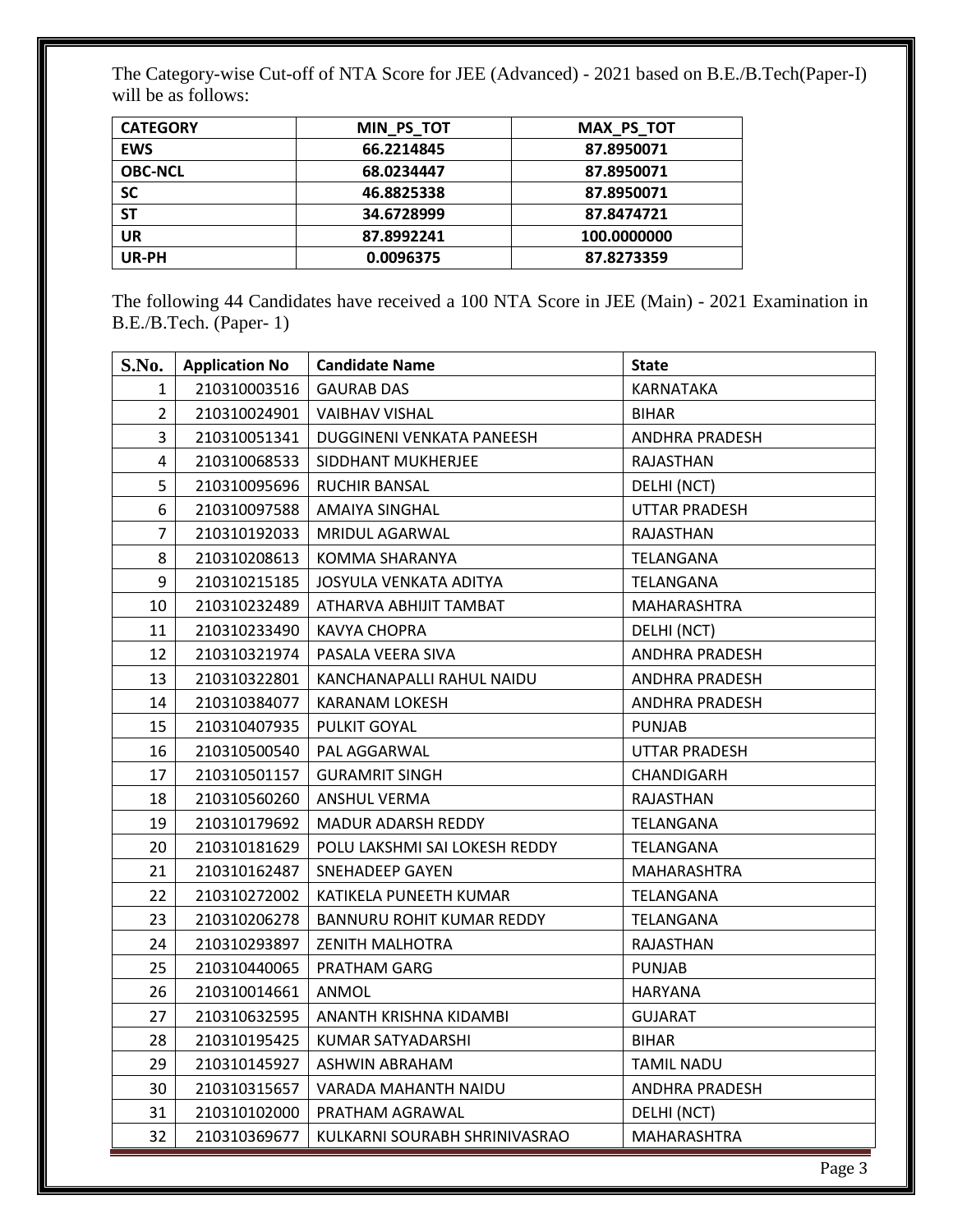| 33 | 210310124509 | SIDDHARTH KALRA                 | DELHI (NCT)           |
|----|--------------|---------------------------------|-----------------------|
| 34 | 210310175034 | SATTI KARTHIKEYA                | <b>ANDHRA PRADESH</b> |
|    |              | VELAVALI VENKATA KARTHIKEYA SAI |                       |
| 35 | 210310313498 | <b>VYDHIK</b>                   | TELANGANA             |
| 36 | 210310275149 | <b>BRATIN MONDAL</b>            | <b>WEST BENGAL</b>    |
| 37 | 210310101411 | <b>BAKSHI GARGI MAKARAND</b>    | MAHARASHTRA           |
| 38 | 210310484325 | <b>SUREN</b>                    | DELHI (NCT)           |
| 39 | 210310077450 | <b>ROHIT KUMAR</b>              | RAJASTHAN             |
| 40 | 210310184916 | AMEYA PRASHANT DESHMUKH         | MAHARASHTRA           |
| 41 | 210310033202 | PRAVAR KATARIA                  | DELHI (NCT)           |
| 42 | 210310180988 | SAKET JHA                       | RAJASTHAN             |
| 43 | 210310392514 | <b>HARSH</b>                    | <b>HARYANA</b>        |
| 44 | 210310124194 | RANJIM PRABAL DAS               | DELHI (NCT)           |

# **State Wise toppers in B.E./B.Tech. (Paper- 1) are as follows:-**

| STATE/UT                 | <b>APPLICATION NO</b> | <b>CANDIDATE NAME</b>       | <b>NTA SCORE</b> |
|--------------------------|-----------------------|-----------------------------|------------------|
| ANDAMAN AND NICOBAR      | 210310072167          | <b>SUJAY KARMAKAR</b>       | 98.8513830       |
| <b>ANDHRA PRADESH</b>    | 210310051341          | DUGGINENI VENKATA PANEESH   | 100.0000000      |
| <b>ANDHRA PRADESH</b>    | 210310175034          | SATTI KARTHIKEYA            | 100.0000000      |
| <b>ANDHRA PRADESH</b>    | 210310315657          | VARADA MAHANTH NAIDU        | 100.0000000      |
| <b>ANDHRA PRADESH</b>    | 210310321974          | PASALA VEERA SIVA           | 100.0000000      |
| <b>ANDHRA PRADESH</b>    | 210310322801          | KANCHANAPALLI RAHUL NAIDU   | 100.0000000      |
| <b>ANDHRA PRADESH</b>    | 210310384077          | <b>KARANAM LOKESH</b>       | 100.0000000      |
| <b>ARUNACHAL PRADESH</b> | 210310073093          | <b>VIVEK SINGH</b>          | 98.1687847       |
| ASSAM                    | 210310141004          | SOUMYADEEP PAUL             | 99.9708208       |
| <b>BIHAR</b>             | 210310024901          | <b>VAIBHAV VISHAL</b>       | 100.0000000      |
| <b>BIHAR</b>             | 210310195425          | KUMAR SATYADARSHI           | 100.0000000      |
| CHANDIGARH               | 210310501157          | <b>GURAMRIT SINGH</b>       | 100.0000000      |
| <b>CHHATTISGARH</b>      | 210310311436          | RISHABH SINGH GAHARWAR      | 99.9768739       |
| DADRA AND NAGAR          |                       |                             |                  |
| <b>HAVELI</b>            | 210310316866          | <b>ISHA JOSHI</b>           | 99.6360864       |
| DAMAN AND DIU            | 210310750798          | MACHHI JAINESH ARVINDBHAI   | 98.6890038       |
| DELHI (NCT)              | 210310033202          | PRAVAR KATARIA              | 100.0000000      |
| DELHI (NCT)              | 210310095696          | <b>RUCHIR BANSAL</b>        | 100.0000000      |
| DELHI (NCT)              | 210310102000          | PRATHAM AGRAWAL             | 100.0000000      |
| DELHI (NCT)              | 210310124194          | RANJIM PRABAL DAS           | 100.0000000      |
| DELHI (NCT)              | 210310124509          | SIDDHARTH KALRA             | 100.0000000      |
| DELHI (NCT)              | 210310233490          | <b>KAVYA CHOPRA</b>         | 100.0000000      |
| DELHI (NCT)              | 210310484325          | <b>SUREN</b>                | 100.0000000      |
| <b>GOA</b>               | 210310053835          | HARSH MAHENDRA KHANDEPARKAR | 99.9192080       |
| <b>GUJARAT</b>           | 210310632595          | ANANTH KRISHNA KIDAMBI      | 100.0000000      |
| <b>HARYANA</b>           | 210310014661          | <b>ANMOL</b>                | 100.0000000      |
| <b>HARYANA</b>           | 210310392514          | <b>HARSH</b>                | 100.0000000      |
| HIMACHAL PRADESH         | 210310025455          | HIMKANT SHARMA              | 99.9469660       |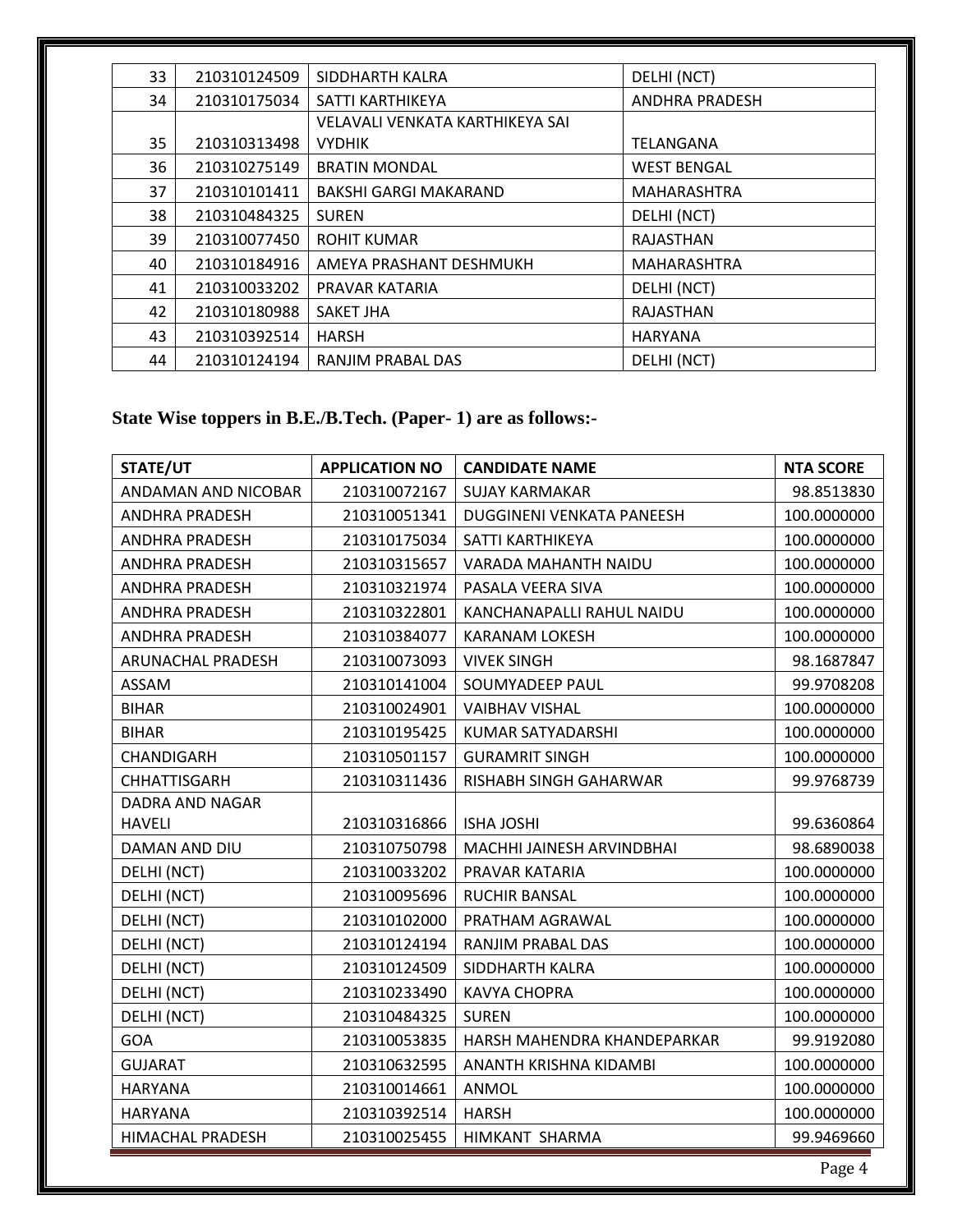| JAMMU AND KASHMIR     | 210310327634 | LOHITAKSH MAHAJAN                | 99.9882197  |
|-----------------------|--------------|----------------------------------|-------------|
| <b>JHARKHAND</b>      | 210310079890 | RAHUL KUMAR                      | 99.9924994  |
| <b>KARNATAKA</b>      | 210310003516 | <b>GAURAB DAS</b>                | 100.0000000 |
| <b>KERALA</b>         | 210310200336 | SREEHARI C                       | 99.9935823  |
| LADAKH                | 210310143914 | NORBOO TSERING                   | 94.5792403  |
| LAKSHADWEEP           | 210340047684 | MOHAMMED SUHAIL CG               | 72.4474112  |
| <b>MADHYA PRADESH</b> | 210310171921 | PILLA VENKATA SEKHAR             | 99.9970821  |
| <b>MAHARASHTRA</b>    | 210310101411 | <b>BAKSHI GARGI MAKARAND</b>     | 100.0000000 |
| MAHARASHTRA           | 210310162487 | SNEHADEEP GAYEN                  | 100.0000000 |
| MAHARASHTRA           | 210310184916 | AMEYA PRASHANT DESHMUKH          | 100.0000000 |
| MAHARASHTRA           | 210310232489 | ATHARVA ABHIJIT TAMBAT           | 100.0000000 |
| MAHARASHTRA           | 210310369677 | KULKARNI SOURABH SHRINIVASRAO    | 100.0000000 |
| <b>MANIPUR</b>        | 210310168005 | ROHIT BHATT                      | 98.5454174  |
| MEGHALAYA             | 210310056739 | ADITYA SINGH TOMAR               | 99.3755942  |
| <b>MIZORAM</b>        | 210310832131 | DEMETRI VANLALRELKIMA            | 85.4204424  |
| NAGALAND              | 210310094009 | <b>CHIGING CHILYANG</b>          | 94.2842599  |
| <b>ODISHA</b>         | 210310104596 | <b>GOUTAM DAS</b>                | 99.9990357  |
| <b>PUDUCHERRY</b>     | 210310068757 | CHITYALA RAVITEJA                | 99.8179504  |
| <b>PUNJAB</b>         | 210310407935 | PULKIT GOYAL                     | 100.0000000 |
| <b>PUNJAB</b>         | 210310440065 | PRATHAM GARG                     | 100.0000000 |
| RAJASTHAN             | 210310068533 | SIDDHANT MUKHERJEE               | 100.0000000 |
| RAJASTHAN             | 210310077450 | <b>ROHIT KUMAR</b>               | 100.0000000 |
| <b>RAJASTHAN</b>      | 210310180988 | SAKET JHA                        | 100.0000000 |
| <b>RAJASTHAN</b>      | 210310192033 | MRIDUL AGARWAL                   | 100.0000000 |
| <b>RAJASTHAN</b>      | 210310293897 | <b>ZENITH MALHOTRA</b>           | 100.0000000 |
| RAJASTHAN             | 210310560260 | <b>ANSHUL VERMA</b>              | 100.0000000 |
| <b>SIKKIM</b>         | 210330013847 | <b>SUBHRAJIT DEY</b>             | 96.9420510  |
| <b>TAMIL NADU</b>     | 210310145927 | <b>ASHWIN ABRAHAM</b>            | 100.0000000 |
| TELANGANA             | 210310179692 | MADUR ADARSH REDDY               | 100.0000000 |
| TELANGANA             | 210310181629 | POLU LAKSHMI SAI LOKESH REDDY    | 100.0000000 |
| TELANGANA             | 210310206278 | <b>BANNURU ROHIT KUMAR REDDY</b> | 100.0000000 |
| TELANGANA             | 210310208613 | KOMMA SHARANYA                   | 100.0000000 |
| TELANGANA             | 210310215185 | JOSYULA VENKATA ADITYA           | 100.0000000 |
| TELANGANA             | 210310272002 | KATIKELA PUNEETH KUMAR           | 100.0000000 |
|                       |              | VELAVALI VENKATA KARTHIKEYA SAI  |             |
| TELANGANA             | 210310313498 | <b>VYDHIK</b>                    | 100.0000000 |
| <b>TRIPURA</b>        | 210310185347 | <b>BHASKARJYOTI DAS</b>          | 99.9652868  |
| <b>UTTAR PRADESH</b>  | 210310097588 | <b>AMAIYA SINGHAL</b>            | 100.0000000 |
| UTTAR PRADESH         | 210310500540 | PAL AGGARWAL                     | 100.0000000 |
| UTTARAKHAND           | 210310568803 | <b>HARPREET SINGH</b>            | 99.9768579  |
| <b>WEST BENGAL</b>    | 210310275149 | <b>BRATIN MONDAL</b>             | 100.0000000 |
| <b>OUTSIDE INDIA</b>  | 210310081998 | <b>ASHWIN PRASANTH</b>           | 99.9623117  |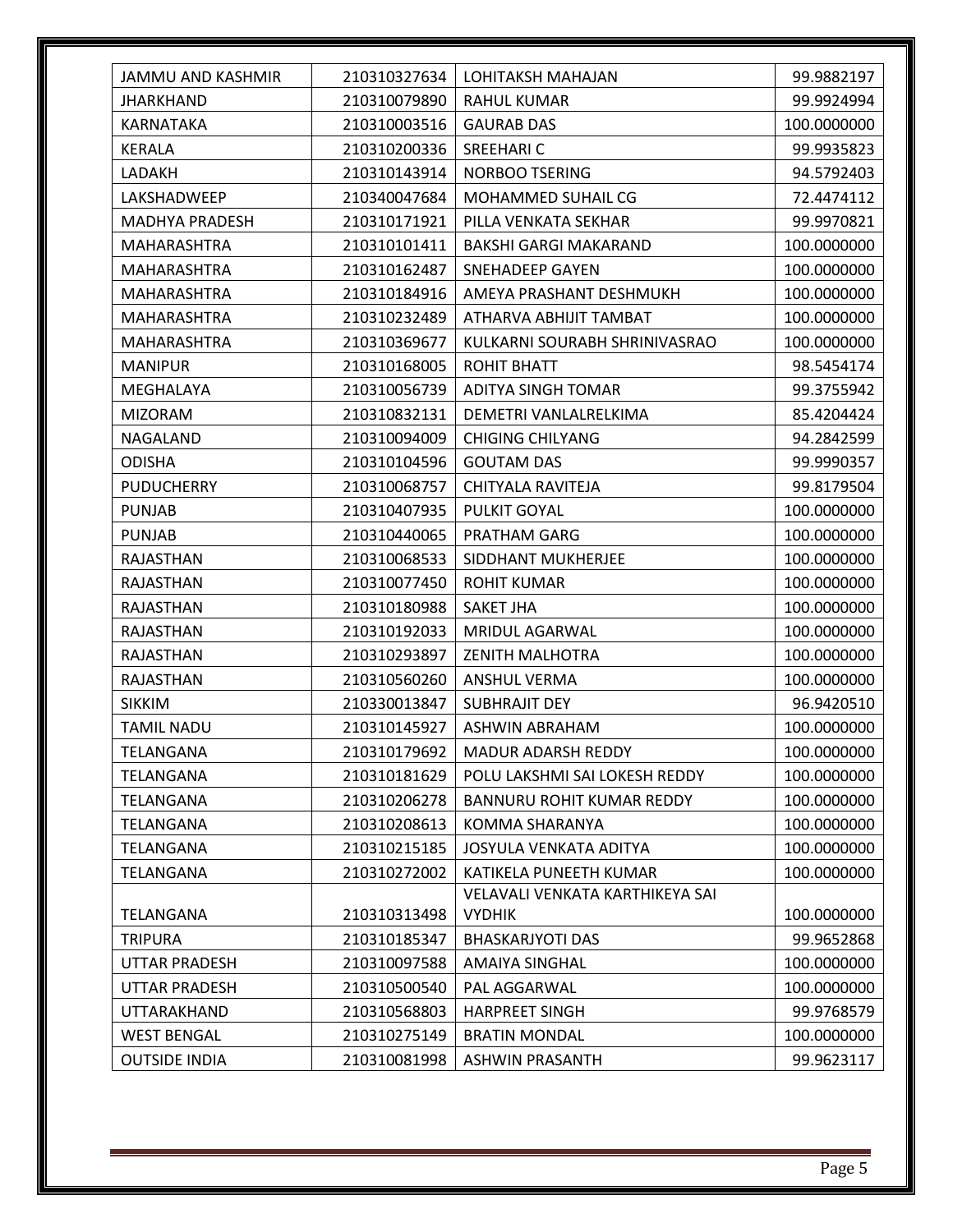# **State Wise toppers in B.E./B.Tech. (Paper- 1) (Female) are as follow:-**

| STATE/UT                | <b>Application No</b> | <b>Candidate Name</b>        | <b>NTA Score</b> |
|-------------------------|-----------------------|------------------------------|------------------|
| ANDAMAN AND NICOBAR     | 210310185073          | <b>SHAILY SHEKHAR</b>        | 96.7318192       |
| ANDHRA PRADESH          | 210310176015          | CHICHILI MANASWITA REDDY     | 99.9970549       |
| ARUNACHAL PRADESH       | 210310073427          | <b>GEYING RATAN</b>          | 92.3848030       |
| ASSAM                   | 210310125890          | PARIDHI BARUAH               | 99.3667360       |
| <b>BIHAR</b>            | 210310796448          | RICHA KUMARI                 | 99.8843558       |
| CHANDIGARH              | 210310204511          | <b>DEEPASHA</b>              | 99.9817320       |
| <b>CHHATTISGARH</b>     | 210310069320          | <b>SANYA MITTAL</b>          | 99.9368207       |
| DADRA AND NAGAR HAVE    | 210310316866          | <b>ISHA JOSHI</b>            | 99.6360864       |
| DAMAN AND DIU           | 210310349165          | AGARWAL RASHI VIJAY          | 82.6275636       |
| DELHI (NCT)             | 210310233490          | <b>KAVYA CHOPRA</b>          | 100.0000000      |
| <b>GOA</b>              | 210310161689          | MANALI MANDAR MANJAREKAR     | 99.7829675       |
| <b>GUJARAT</b>          | 210310123219          | <b>ESHA M PATEL</b>          | 99.9796208       |
| <b>HARYANA</b>          | 210310004142          | <b>OJASVI BANSAL</b>         | 99.9860791       |
| <b>HIMACHAL PRADESH</b> | 210310148682          | <b>VARNIKA MONGRA</b>        | 99.8214148       |
| JAMMU AND KASHMIR       | 210310175738          | POOJA MAHAJAN                | 99.6396370       |
| <b>JHARKHAND</b>        | 210310865877          | <b>GREATA CHAKRAVARTY</b>    | 99.9460390       |
| KARNATAKA               | 210310100121          | <b>RIYA MAHESH</b>           | 99.9927052       |
| <b>KERALA</b>           | 210310085298          | NIVEDYA V NAIR               | 99.6414041       |
| LADAKH                  | 210310725052          | SEDIQA BATOOL                | 83.7393482       |
| LAKSHADWEEP             | 210310296714          | NAVALA NAZER.BM              | 63.6005713       |
| <b>MADHYA PRADESH</b>   | 210310567721          | <b>MANSI SODHANI</b>         | 99.9061593       |
| <b>MAHARASHTRA</b>      | 210310101411          | <b>BAKSHI GARGI MAKARAND</b> | 100.0000000      |
| <b>MANIPUR</b>          | 210330042570          | KHOISNAM SONIA               | 91.0447953       |
| MEGHALAYA               | 210310030018          | <b>JAHNABI DEKA</b>          | 95.2531985       |
| <b>MIZORAM</b>          | 210310145245          | C ZOLIANSANGI                | 82.0913739       |
| NAGALAND                | 210310131459          | <b>JULIA</b>                 | 83.9405095       |
| <b>ODISHA</b>           | 210310371454          | <b>TANYA DIXIT</b>           | 99.8653258       |
| <b>PUDUCHERRY</b>       | 210310022876          | SHWETHA VARSHINI G           | 97.0178868       |
| <b>PUNJAB</b>           | 210310517127          | M BHAVYA                     | 99.9582711       |
| RAJASTHAN               | 210310378050          | <b>RIJU BINDUA</b>           | 99.9871778       |
| <b>SIKKIM</b>           | 210310667956          | <b>SUHANI PRADHAN</b>        | 88.0355473       |
| <b>TAMIL NADU</b>       | 210310051078          | R ROSHANA                    | 99.9935879       |
| TELANGANA               | 210310208613          | KOMMA SHARANYA               | 100.0000000      |
| <b>TRIPURA</b>          | 210310107746          | <b>ANCHAL DEBNATH</b>        | 99.7820784       |
| UTTAR PRADESH           | 210310500540          | PAL AGGARWAL                 | 100.0000000      |
| UTTARAKHAND             | 210310034730          | <b>DHRUVI JAIN</b>           | 99.7829675       |
| <b>WEST BENGAL</b>      | 210310033546          | ADYASHA PATRA                | 99.9970675       |
| <b>OUTSIDE INDIA</b>    | 210310239265          | MAATHANGI ANIRUDH            | 99.7826214       |